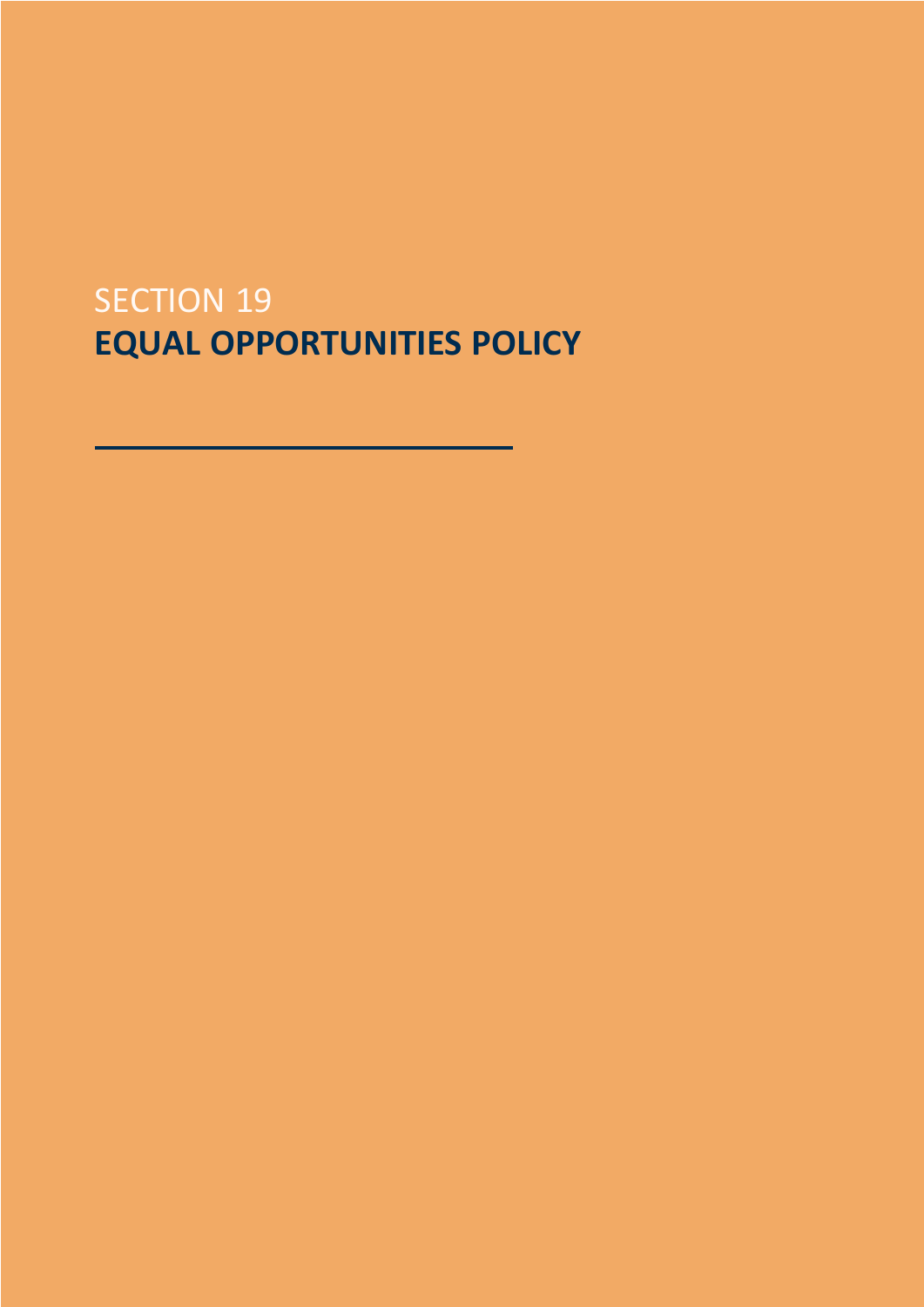# EQUAL OPPORTUNITIES POLICY

# **19.1 Introduction**

We are committed to promoting understanding of the principles and practices of equality and justice. We aim to equip children with an awareness of our diverse society and to respect and appreciate the value of difference. Every member of our school is regarded as of equal worth and importance, irrespective of his/her creed, culture, class, race, gender, sexuality and/or disability.We express non-discrimination explicitly in teaching materials and displays, implicitly in classroom practice, or as part of the hidden curriculum of social interaction among staff and children. Our environment influences the developing attitudes of the students and can be a powerful vehicle for the promotion of understanding and practice of equal opportunities.

# **19.2 Aims**

- To ensure the principles and practice of non-discrimination apply to all members of the school community: students; teachingand nonteaching staff; parents and visitors.
- To ensure that all members of the school community recognise that discrimination based on colour, culture, origin, gender, or ability is not acceptable.
- To provide an environment in which all members of the school community feel safe enough to express and question views.
- To ensure that non-discrimination practices are evident in **a**. the formal curriculum (the programme of lessons); **b.** the informal curriculum (extra-curricular activities); and
	- **c.** the hidden curriculum (the ethos of the school, the quality of personal relationships etc.)
- To educate, develop and prepare all students for a productive life, whatever their gender, colour, origin, culture or ability.
- To encourage students and staff to contribute towards a happy and caring environment by showing respect for, and appreciation of, one another as individuals.
- To view all students are seen as individuals
- To ensure that each student's education and care is in direct relation to their needs and abilities. (This approach is to be basedupon sound knowledge and awareness of an appropriate range of teaching and learning styles, teaching interventions and medical and diagnostic information.)

#### **19.3 ISL Qatar Profile**

ISL Qatar is committed to encouraging the attitudes of the IB Learner profile through the ISL Qatar Profile (see section 1). Withrespect to this policy, the following attributes have been selected:

Principled – members of the community act with integrity and honesty, with a strong sense of fairness, justice and respect for the dignity of the individual, groups and communities. They take responsibility for their own actions and the consequences thataccompany them. Open-minded – members of the community understand and appreciate their own cultures and personal histories, and are open to the perspectives, values and traditions of other individuals and communities. They are accustomed to seeking and evaluating arange of points of view and are willing to grow from the experience.

Caring – members of the community show empathy, compassion and respect towards the needs and feelings of others. They havea personal commitment to service and act to make a positive difference to the lives of others and to the environment.

#### **19.4 The United Nations Universal Declaration of Human Rights (UNUDHR)**

ISL Qatar is committed to all aspects of the UNUDHR. With respect to this policy, the following rights have been selected:

- Freedom of belief and religion
- Freedom of opinion and information
- Right of peaceful assembly and association
- Right to equality

#### **19.5 Policy into Practice**

#### **a. Admissions**

We do not permit gender, race, nationality, culture, origin or colour to be used as criteria for admission.

#### **b. Registration**

Students will be encouraged to accept and respect names from other cultures. Students and staff names will be accurately recorded and correctly pronounced.

#### **c. Non-Discrimination**

All forms of discrimination by any person within the school's responsibility will be treated seriously as such behaviour is unacceptable. Racist symbols, badges and insignia on clothing and equipment are forbidden in school. Staff should be aware of possible cultural assumptions and bias within their own attitudes. In all staff appointments the best candidate will be appointedbased on strict professional criteria. Parents should be aware of the school's commitment to equal opportunities. All cases of discrimination or prejudice are taken seriously and dealt with, as appropriate, according to existing sanction procedures.